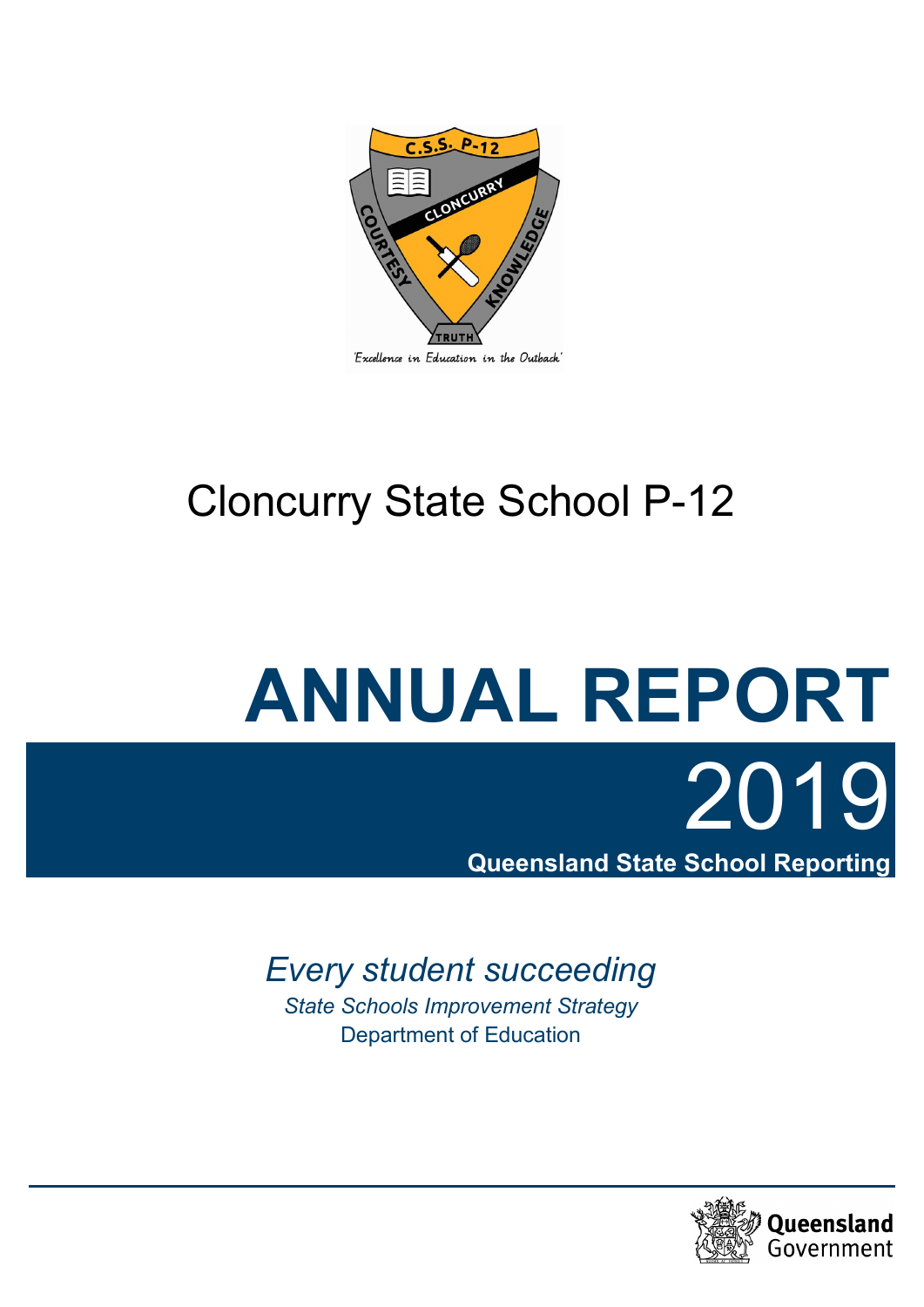# Contact information

| <b>Postal address</b> | PO Box 337 Cloncurry 4824                                                                                                                                                                                      |  |  |  |  |
|-----------------------|----------------------------------------------------------------------------------------------------------------------------------------------------------------------------------------------------------------|--|--|--|--|
| Phone                 | (07) 4742 8333                                                                                                                                                                                                 |  |  |  |  |
| Fax                   | (07) 4742 8300                                                                                                                                                                                                 |  |  |  |  |
| <b>Email</b>          | principal@cloncurryss.eq.edu.au                                                                                                                                                                                |  |  |  |  |
| <b>Webpages</b>       | Additional information about Queensland state schools is located on:<br>the My School website<br>٠<br>the Queensland Government data website<br>٠<br>the Queensland Government schools directory website.<br>٠ |  |  |  |  |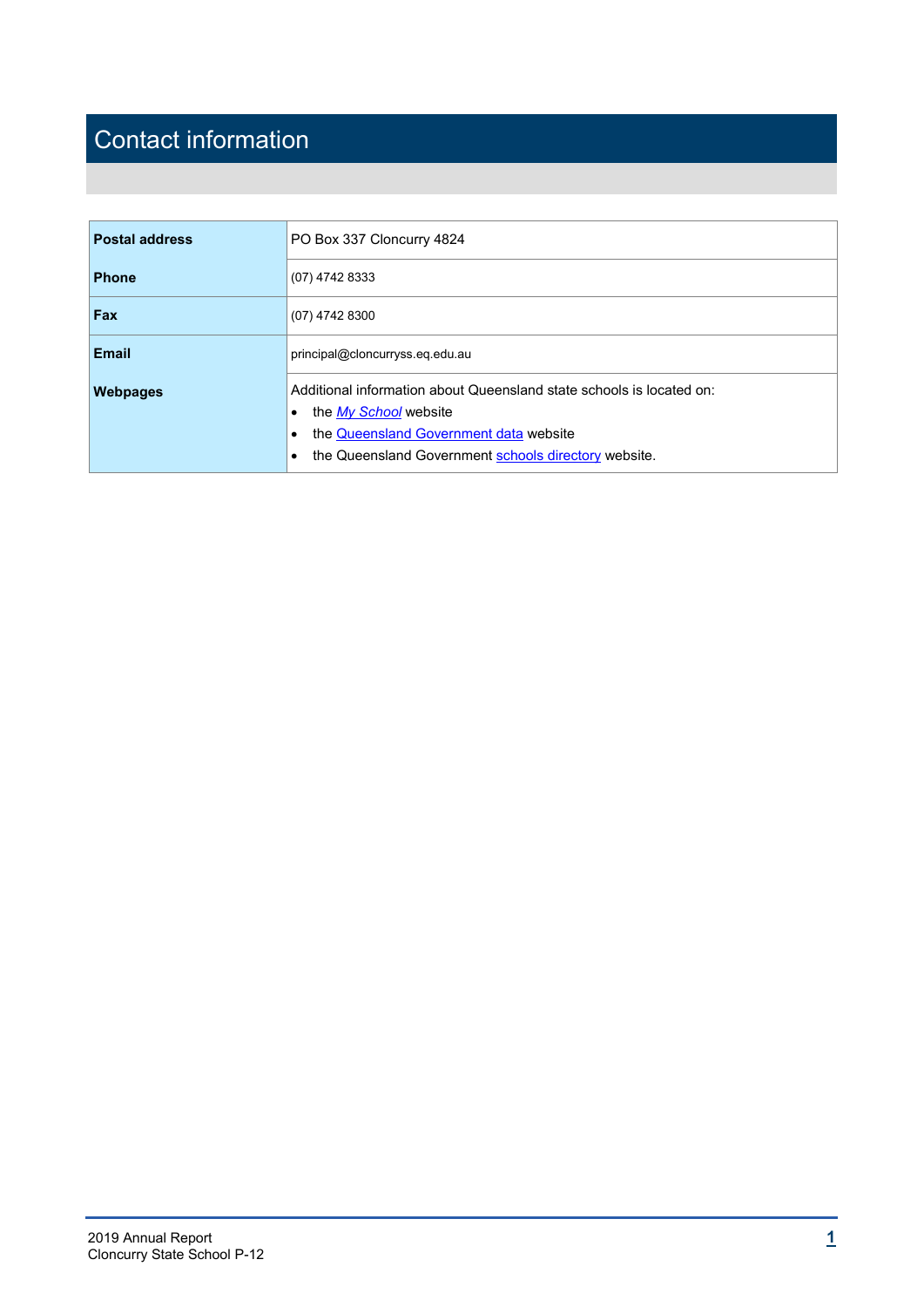# From the Principal

#### **School overview**

Cloncurry State School P-12 is a co-educational state school, proudly providing 'Excellence in Education in the Outback' across years Prep to 12 since 1884. The school is situated within the mineral rich resource area of North West Queensland. The school boasts curriculum offerings across all sectors with emphasis provided to the attainment of quality literacy and numeracy outcomes for all students. The senior school is enhanced through opportunities to undertake school based apprenticeships and traineeships in addition to the traditional suite of academic subject offerings and a broad selection of vocational subjects. Secondary students have provision to enjoy the success of learning via Distance Education and Virtual Schooling Project. Cloncurry State School P-12 has a proud history of academic, sporting and cultural success at local, regional, state and national levels. There is intentionality to develop a 'can-do' attitude to the provision of 'real-life' learning opportunities for students. The school promotes ongoing professional development for staff and school operations are enhanced by an active and supportive Parent and Citizen's Association. Parents are encouraged to be actively engaged with their child's learning.

# Our school at a glance

#### **School profile**

| <b>Coeducational or single sex</b> | Coeducational       |
|------------------------------------|---------------------|
| Independent public school          | No                  |
| Year levels offered in 2019        | Prep Year - Year 12 |

#### **Characteristics of the student body**

#### **Student enrolments**

Table 1: Student enrolments at this school

| <b>Enrolment category</b>          | 2017 | 2018 | 2019 | Notes:           |
|------------------------------------|------|------|------|------------------|
| Total                              | 291  | 273  | 271  | 1. Stud<br>(Auc  |
| Girls                              | 148  | 132  | 129  | 2. Indic<br>Stra |
| <b>Boys</b>                        | 143  | 141  | 142  | 3. pre-<br>Abo   |
| Indigenous                         | 167  | 159  | 155  | chilc<br>Stra    |
| Enrolment continuity (Feb. - Nov.) | 83%  | 79%  | 89%  | befo             |

- 1. Student counts are based on the Census (August) enrolment collection.
- 2. Indigenous refers to Aboriginal and Torres Strait Islander people of Australia.
- 3. [pre-Prep](https://earlychildhood.qld.gov.au/early-years/kindergarten-programs/kindergarten-in-indigenous-communities) is a kindergarten program for Aboriginal and Torres Strait Islander children, living in 35 Aboriginal and Torres Strait Islander communities, in the year before school.

In 2019, there were no students enrolled in a pre-Prep program.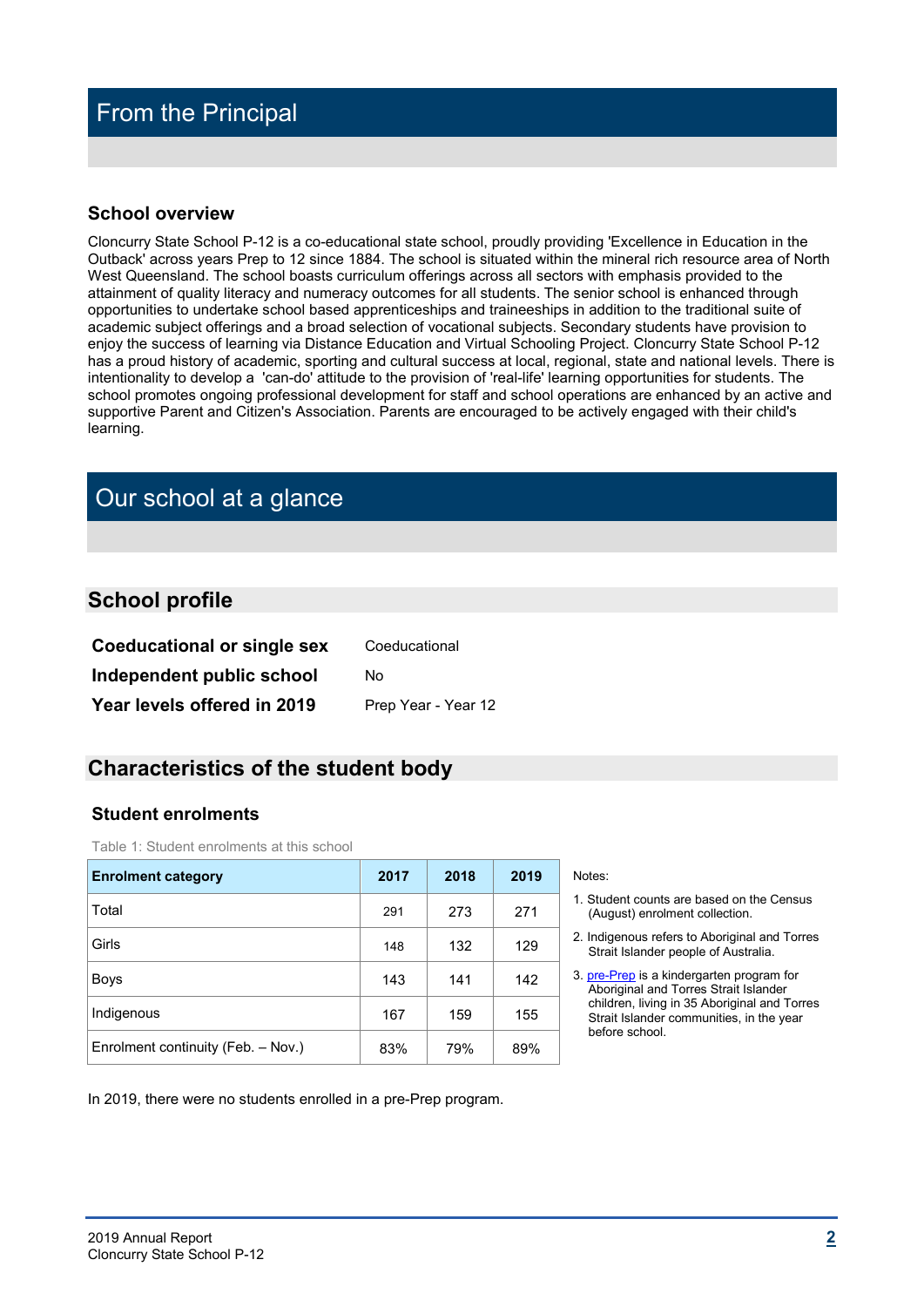#### **Average class sizes**

| <b>Phase of schooling</b> | 2017 | 2018 | 2019 |
|---------------------------|------|------|------|
| Prep – Year 3             | 24   | 21   | 21   |
| Year 4 – Year 6           | 21   | 24   | 19   |
| Year 7 - Year 10          | 20   | 19   | 18   |
| ⊦Year 11 – Year 12        | 18   | 15   | 13   |

Table 2: Average class size information for each phase of schooling

class size targets for composite classes are informed by the vant year level target. Where composite classes exist across orts (e.g. year  $3/4$ ) the class size targets would be the lower ort target.

# **Curriculum implementation**

The P–12 curriculum, assessment and reporting framework specifies the curriculum, assessment and reporting requirements for all Queensland state schools' principals and staff delivering the curriculum from Prep to Year 12. Further information on school implementation of the framework is available at [https://education.qld.gov.au/curriculum/stages-of-schooling/p-12.](https://education.qld.gov.au/curriculum/stages-of-schooling/p-12)

#### **Extra-curricular activities**

Queensland state schools provide a wide range of subjects and extra curricula activities such as sport, art, music and school camps. Further information can be found here [https://www.qld.gov.au/education/schools/information/programs.](https://www.qld.gov.au/education/schools/information/programs)

#### **How information and communication technologies are used to assist learning**

Information and communication technologies (ICT) are an important part of contemporary schooling. The Australian Curriculum includes ICTs as a general capability across all learning areas, as well as Digital Technologies as a specific learning area. Further information on models used by schools to assist learning is available at [https://education.qld.gov.au/parents-and-carers/school-information/student-ict-device-programs/one](https://education.qld.gov.au/parents-and-carers/school-information/student-ict-device-programs/one-to-one-models)[to-one-models.](https://education.qld.gov.au/parents-and-carers/school-information/student-ict-device-programs/one-to-one-models)

# **Social climate**

#### **Overview**

Each Queensland state school develops and enacts policies to support an integrated approach to behaviour, learning and teaching.

Our Student Code of Conduct is our school's behaviour policy, with information about school rules, consequences and processes for addressing bullying and the use of technology. A copy of this is available on our school website.

Further information is also available at [https://www.qld.gov.au/education/schools/health.](https://www.qld.gov.au/education/schools/health)

#### **Parent, student and staff satisfaction**

Tables 3–5 show selected items from the Parent/Caregiver, Student and Staff School Opinion Surveys.

Table 3: Parent opinion survey **Percentage of parents/caregivers who agree# that: 2017 2018 2019** • their child is getting a good education at school (S2016)  $\vert$  93% 100% 100% 95% this is a good school (S2035)  $93\%$  | 100% | 100% their child likes being at this school\* (S2001) 93% 100% 95% their child feels safe at this school\* (S2002) 93% 100% 95% their child's learning needs are being met at this school\*  $(S2003)$  93% 100% 100%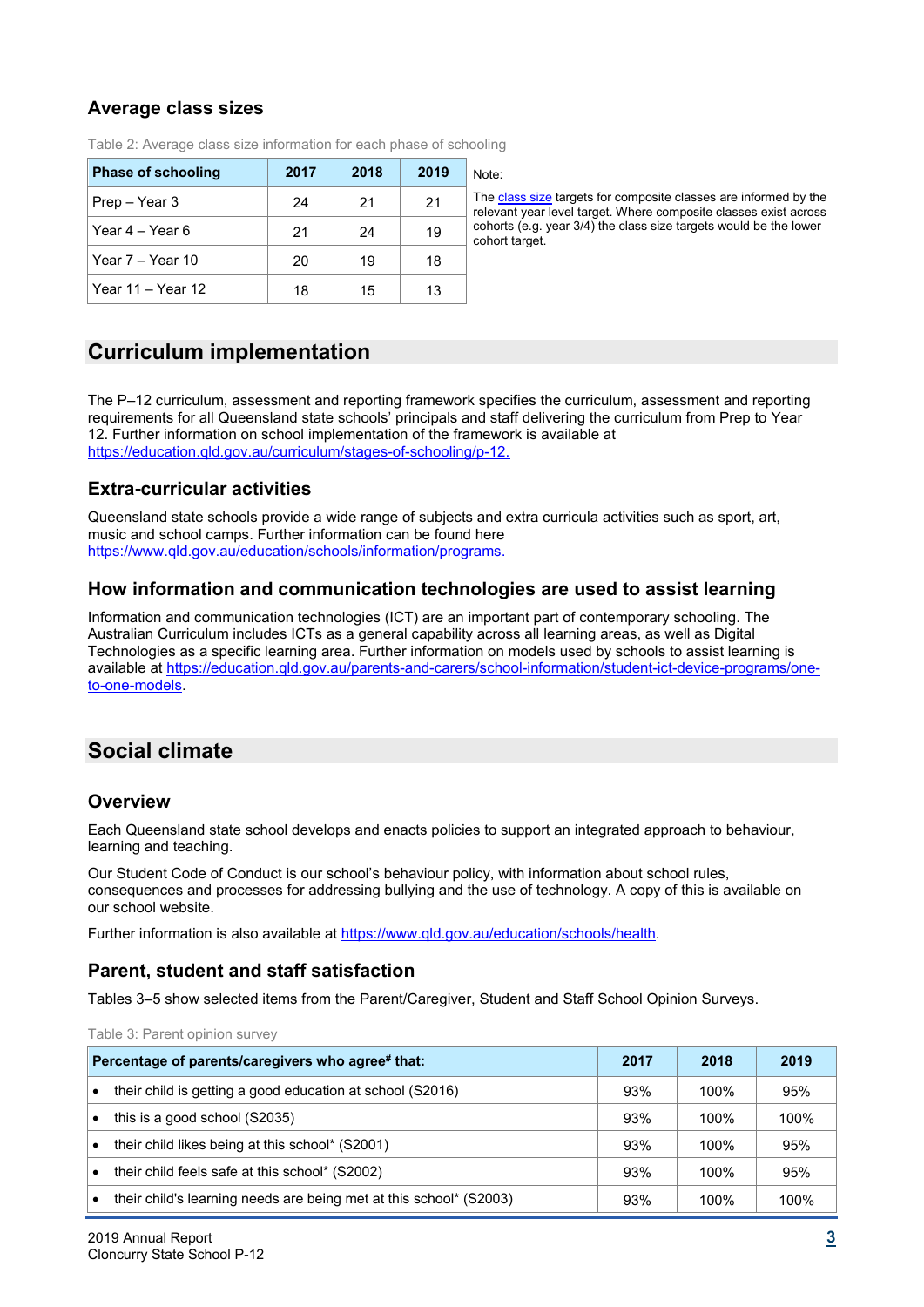| Percentage of parents/caregivers who agree# that:                                                         | 2017 | 2018 | 2019 |
|-----------------------------------------------------------------------------------------------------------|------|------|------|
| their child is making good progress at this school* (S2004)                                               | 93%  | 100% | 100% |
| teachers at this school expect their child to do his or her best* (S2005)                                 | 100% | 100% | 100% |
| teachers at this school provide their child with useful feedback about his or<br>her school work* (S2006) | 100% | 100% | 89%  |
| teachers at this school motivate their child to learn* (S2007)                                            | 100% | 100% | 95%  |
| teachers at this school treat students fairly* (S2008)                                                    | 85%  | 100% | 95%  |
| they can talk to their child's teachers about their concerns* (S2009)                                     | 100% | 100% | 100% |
| this school works with them to support their child's learning* (S2010)                                    | 93%  | 100% | 100% |
| this school takes parents' opinions seriously* (S2011)                                                    | 92%  | 100% | 100% |
| student behaviour is well managed at this school* (S2012)                                                 | 85%  | 100% | 89%  |
| this school looks for ways to improve* (S2013)                                                            | 86%  | 100% | 100% |
| this school is well maintained* (S2014)                                                                   | 100% | 100% | 100% |

\* Nationally agreed student and parent/caregiver items.

# 'Agree' represents the percentage of respondents who Somewhat Agree, Agree or Strongly Agree with the statement.

DW = Data withheld to ensure confidentiality.

#### Table 4: Student opinion survey

| Percentage of students who agree# that:                                              | 2017 | 2018 | 2019 |
|--------------------------------------------------------------------------------------|------|------|------|
| they are getting a good education at school (S2048)                                  | 99%  | 94%  | 93%  |
| they like being at their school* (S2036)                                             | 95%  | 94%  | 85%  |
| they feel safe at their school* (S2037)                                              | 98%  | 91%  | 84%  |
| their teachers motivate them to learn* (S2038)                                       | 100% | 96%  | 95%  |
| their teachers expect them to do their best* (S2039)                                 | 100% | 98%  | 97%  |
| their teachers provide them with useful feedback about their school work*<br>(S2040) | 100% | 99%  | 89%  |
| teachers treat students fairly at their school* (S2041)                              | 94%  | 91%  | 81%  |
| they can talk to their teachers about their concerns* (S2042)                        | 93%  | 92%  | 84%  |
| their school takes students' opinions seriously* (S2043)                             | 95%  | 93%  | 85%  |
| student behaviour is well managed at their school* (S2044)                           | 93%  | 83%  | 73%  |
| their school looks for ways to improve* (S2045)                                      | 99%  | 97%  | 94%  |
| their school is well maintained* (S2046)                                             | 95%  | 93%  | 84%  |
| their school gives them opportunities to do interesting things* (S2047)              | 100% | 97%  | 94%  |

\* Nationally agreed student and parent/caregiver items.

# 'Agree' represents the percentage of respondents who Somewhat Agree, Agree or Strongly Agree with the statement. DW = Data withheld to ensure confidentiality.

#### Table 5: Staff opinion survey

| Percentage of school staff who agree# that:                           | 2017 | 2018 | 2019 |
|-----------------------------------------------------------------------|------|------|------|
| they enjoy working at their school (S2069)                            | 100% | 100% | 95%  |
| they feel that their school is a safe place in which to work (S2070)  | 100% | 100% | 95%  |
| they receive useful feedback about their work at their school (S2071) | 96%  | 86%  | 87%  |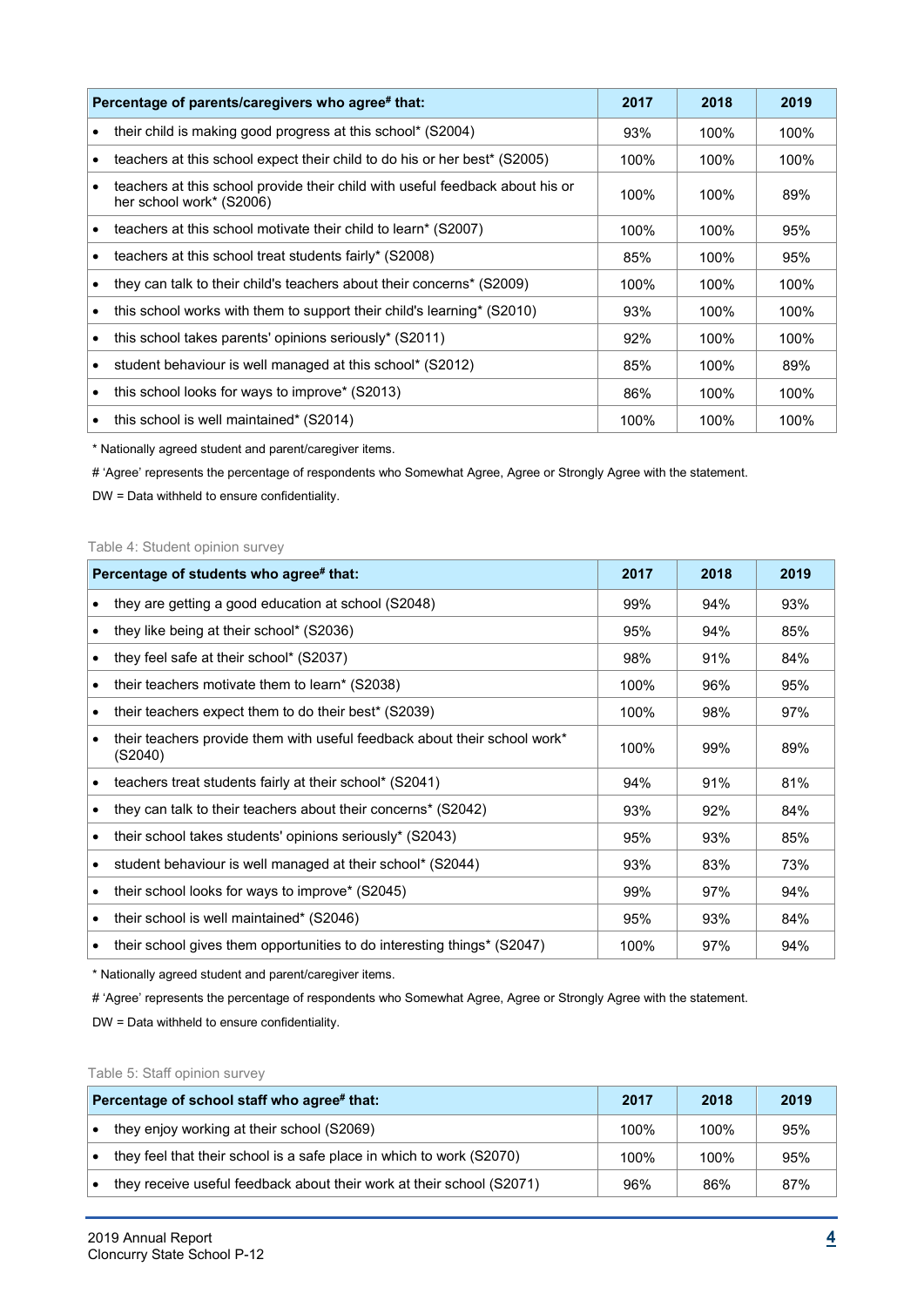| Percentage of school staff who agree# that:                                                                           | 2017 | 2018 | 2019 |
|-----------------------------------------------------------------------------------------------------------------------|------|------|------|
| they feel confident embedding Aboriginal and Torres Strait Islander<br>perspectives across the learning areas (S2114) | 100% | 100% | 100% |
| students are encouraged to do their best at their school (S2072)                                                      | 100% | 100% | 95%  |
| students are treated fairly at their school (S2073)                                                                   | 96%  | 88%  | 87%  |
| student behaviour is well managed at their school (S2074)                                                             | 93%  | 81%  | 74%  |
| staff are well supported at their school (S2075)                                                                      | 93%  | 91%  | 78%  |
| their school takes staff opinions seriously (S2076)                                                                   | 96%  | 86%  | 71%  |
| their school looks for ways to improve (S2077)                                                                        | 100% | 98%  | 95%  |
| their school is well maintained (S2078)                                                                               | 93%  | 95%  | 87%  |
| their school gives them opportunities to do interesting things (S2079)                                                | 92%  | 93%  | 89%  |

\* Nationally agreed student and parent/caregiver items.

# 'Agree' represents the percentage of respondents who Somewhat Agree, Agree or Strongly Agree with the statement.

DW = Data withheld to ensure confidentiality.

#### **Parent and community engagement**

Our approach to engaging with parents and the community is aligned to the departments Parent and community engagement framework. The framework helps students, schools, parents and the community to work together to maximise student learning and wellbeing. Research shows parent and community engagement that is effectively focused on student learning can deliver powerful outcomes. Further information is available at <https://education.qld.gov.au/parents-and-carers/community-engagement>

#### **Respectful relationships education programs**

Our school has implemented the Respectful relationships education program (RREP) as part of the broad multidepartmental Queensland Government approach to ending domestic and family violence.

The RREP is a Prep to Year 12 prevention program that focuses on influencing behavioural change to build a culture based on equality and respect in our students, staff, parents and wider community, Students are provided opportunities to explore social and emotional learning in self-awareness, self-management, social awareness, relationships, ethics, values, social norms, gender roles, stereotypes, human rights, risk and responsible decisionmaking. A growing body of evidence shows that social and emotional learning of this nature leads to:

- improved social and emotional skills, self-concept, bonding to school and classroom behaviour
- less disruptive classroom behaviour, aggression, bullying and delinquent acts
- reduced emotional distress such as depression, stress or social withdrawal.

Further information is available at [https://education.qld.gov.au/curriculum/stages-of-schooling/respectful](https://education.qld.gov.au/curriculum/stages-of-schooling/respectful-relationships)[relationships](https://education.qld.gov.au/curriculum/stages-of-schooling/respectful-relationships)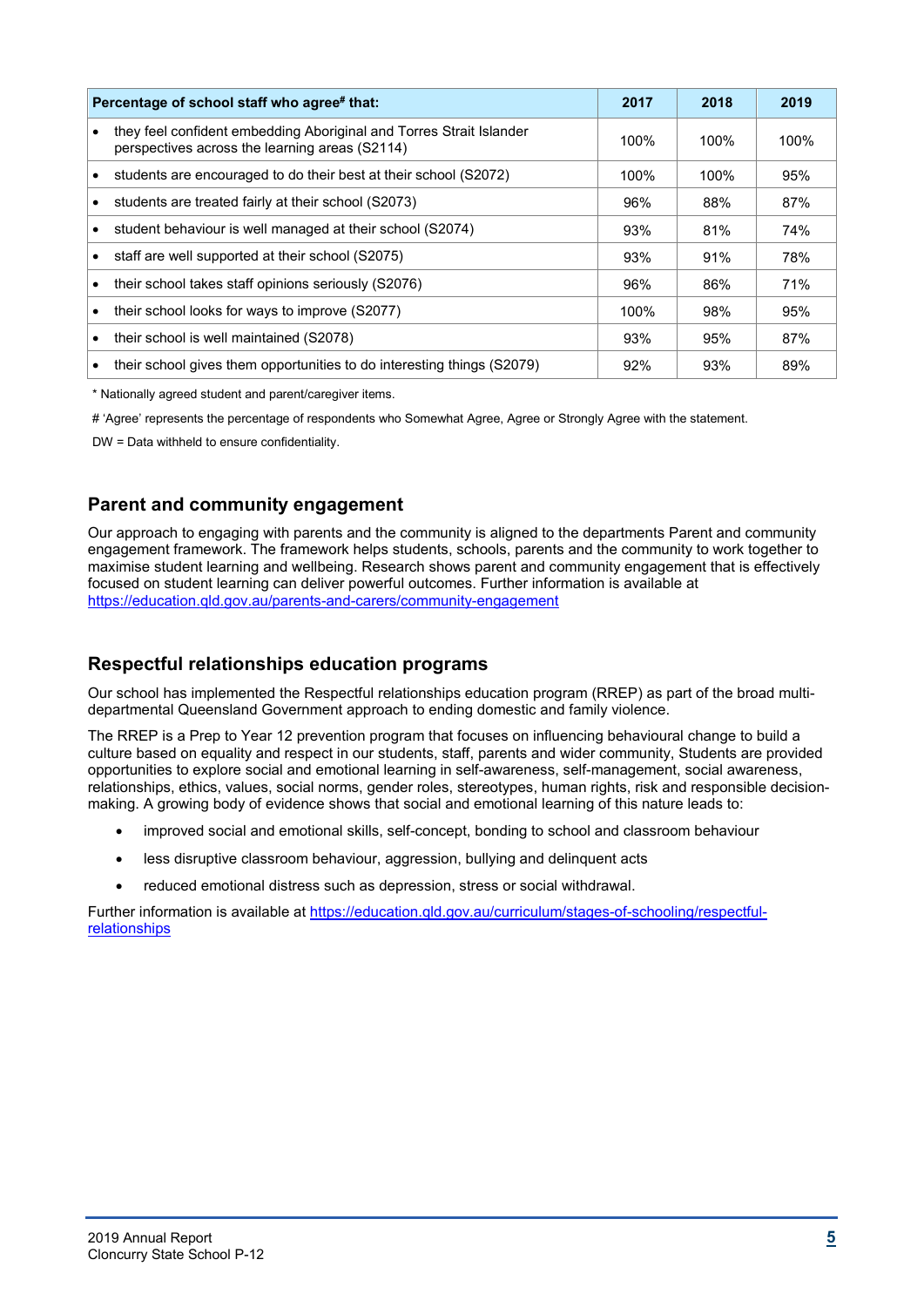## **School disciplinary absences**

| Type of school disciplinary<br>absence | 2017 | 2018 | 2019 | Note:<br>Scho  |
|----------------------------------------|------|------|------|----------------|
| Short suspensions $-1$ to 10 days      | 37   | 26   | 39   | enfor<br>preju |
| Long suspensions $-11$ to 20 days      | 5    | 3    | 11   | schoo          |
| Exclusions                             |      | 2    |      |                |
| Cancellations of enrolment             |      |      |      |                |

Table 6: Count of incidents for students recommended for school disciplinary absences at this school

School disciplinary absences (SDAs) are absences enforced by a school for student conduct that is prejudicial to the good order and management of the .<br>school.

# **Environmental footprint**

#### **Reducing this school's environmental footprint**

Environmental education has been a feature of Queensland schools for more than 30 years. In many schools it has been creatively and proactively incorporated into the curriculum in each phase of learning, and is also reflected in the school's facilities and in the actions of its principals, teachers and students.

Table 7: Environmental footprint indicators for this school

| Utility category  | 2016-2017 | 2017-2018 | 2018-2019 | Note:<br>Consumption data is compiled from sources including                                                                                                               |
|-------------------|-----------|-----------|-----------|----------------------------------------------------------------------------------------------------------------------------------------------------------------------------|
| Electricity (kWh) | 452.726   | 281.562   | 338.989   | ERM, Ergon, CS Energy reports and utilities data entered<br>into OneSchool* by schools. The data provides an<br>indication of the consumption trend in each of the utility |
| Water (kL)        | 1.000     |           |           | categories which impact on this school's environmental<br>footprint.                                                                                                       |
|                   |           |           |           | *OneSchool is the department's comprehensive settware                                                                                                                      |

\*OneSchool is the department's comprehensive software suite that schools use to run safe, secure, sustainable and consistent reporting and administrative processes.

# **School funding**

#### **School income broken down by funding source**

School income, reported by financial year accounting cycle using standardized national methodologies and broken down by funding source is available via the *[My School](http://www.myschool.edu.au/)* website.

#### *How to access our income details*

- 1. Click on the *My School* link [http://www.myschool.edu.au/.](http://www.myschool.edu.au/)
- 2. Enter the school name or suburb of the school you wish to search.

| Search by school name or suburb | ichool sector | <b>Sec</b> | <b>School type</b> | <b>State</b> |  |
|---------------------------------|---------------|------------|--------------------|--------------|--|
|                                 |               |            |                    |              |  |

3. Click on 'View School Profile' of the appropriate school to access the school's profile.

**View School Profile** 

4. Click on 'Finances' and select the appropriate year to view the school financial information.

| School profile | <b>NAPLAN</b> | Attendance | <b>Finances</b> | <b>VET</b> in schools | Senior secondary | Schools map |
|----------------|---------------|------------|-----------------|-----------------------|------------------|-------------|
|                |               |            |                 |                       |                  |             |

#### Note:

If you are unable to access the internet, please contact the school for a hard copy of the school's financial information.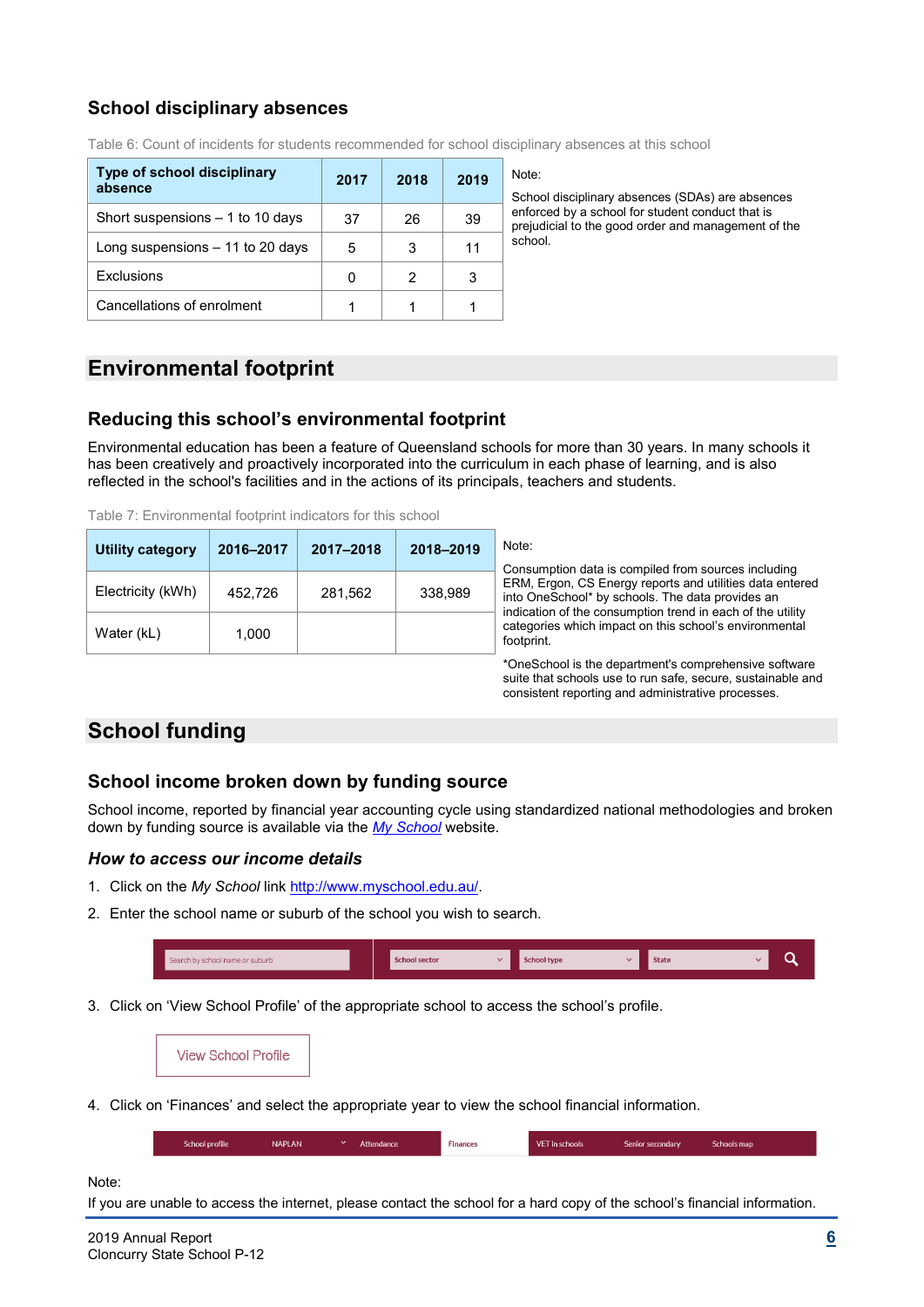## **Workforce composition**

#### **Staff composition, including Indigenous staff**

Table 8: Workforce composition for this school

| <b>Description</b>    | Teaching staff* | Non-teaching staff | Indigenous** staff |
|-----------------------|-----------------|--------------------|--------------------|
| Headcounts            | 30              | nr                 |                    |
| Full-time equivalents | 29              |                    |                    |

\*Teaching staff includes School Leaders.

\*\* *Indigenous* refers to Aboriginal and Torres Strait Islander people of Australia.

#### **Qualification of all teachers**

The Queensland College of Teachers (QCT) is responsible for ensuring that teaching in Queensland schools in performed by an appropriately qualified person, that has successfully completed either -

(a) a four-year initial teacher education program including teacher education studies of at least one year (e.g. a Bachelor of Education, or a double Bachelor degree in Science and Teaching) or

(b) a one-year graduate initial teacher education program following a degree (e.g. a one-year Graduate Diploma of Education (Secondary) after a three-year Bachelor degree) or

(c) another course of teacher education that the QCT is reasonably satisfied is the equivalent of (a) or (b). These are considered on a case-by-case basis.

For more information, please refer to the following links

- [https://cdn.qct.edu.au/pdf/Policy\\_Teacher\\_registration\\_eligibility\\_requirements](https://cdn.qct.edu.au/pdf/Policy_Teacher_registration_eligibility_requirements_EC33_000.pdf?_ga=2.167366263.81220565.1590032243-410575548.1587024613)
- <https://www.qct.edu.au/registration/qualifications>

## **Professional development**

#### **Teacher participation in professional development**

Queensland state schools undertake 5 staff professional development days (25 hours) throughout the year:

- 2 days at the end of the summer holidays (fixed)
- 2 days during the Easter holidays (flexible)
- 1 day in the third last week of Term 3 (fixed) on the student free day.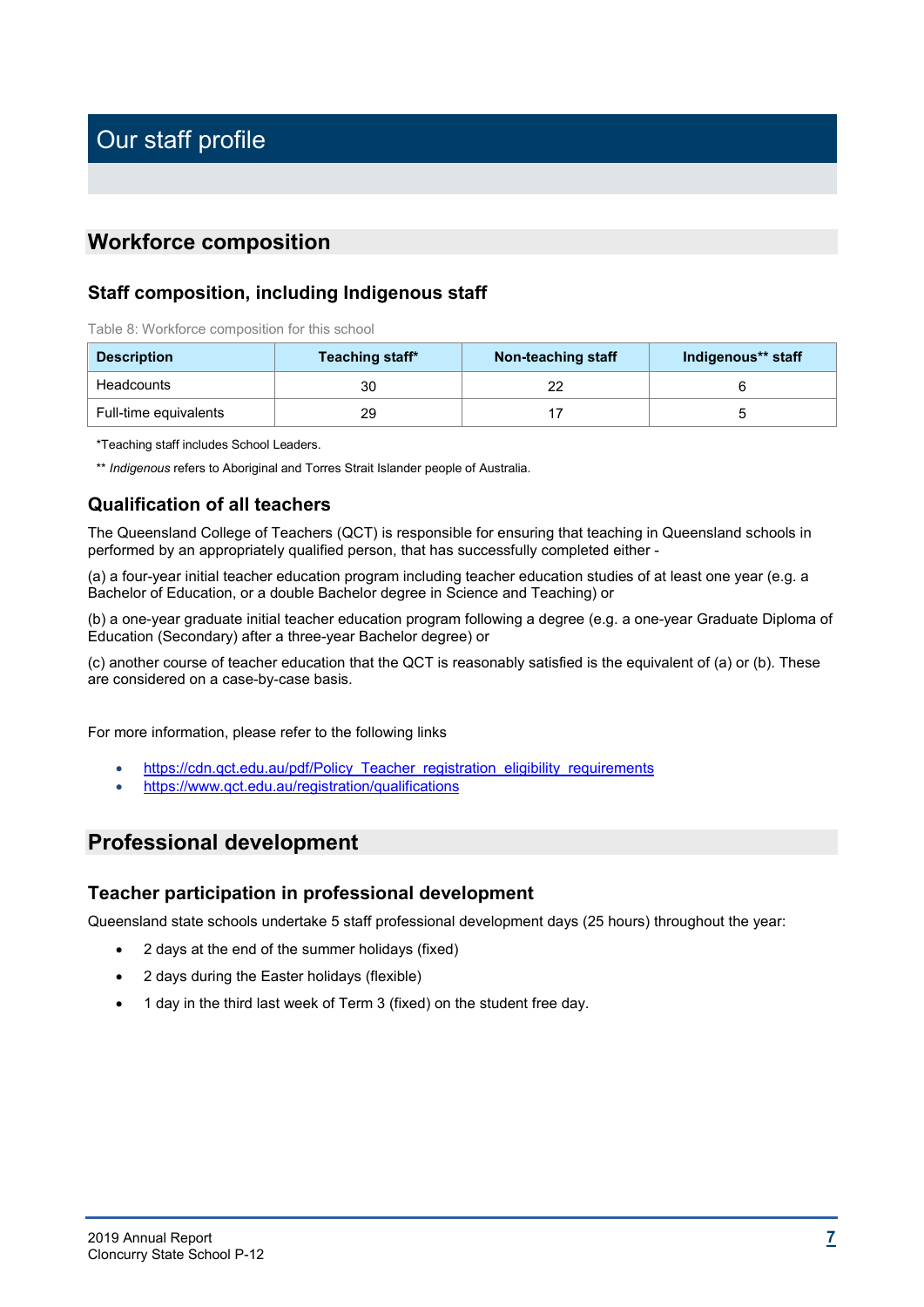# **Staff attendance and retention**

#### **Staff attendance**

Table 10: Average staff attendance for this school as percentages

| <b>Description</b>                                                     | 2017 | 2018 | 2019 |
|------------------------------------------------------------------------|------|------|------|
| Staff attendance for permanent and temporary staff and school leaders. | 98%  | 98%  | 97%  |

#### **Proportion of staff retained from the previous school year**

From the end of the previous school year, 83% of staff were retained by the school for the entire 2019.

# Performance of our students

# **Key student outcomes**

#### **Student attendance**

The overall student attendance rate in 2019 for all Queensland state P-10/P-12 schools was 88%.

Tables 11–12 show attendance rates at this school as percentages.

Table 11: Overall student attendance at this school

| <b>Description</b>                                       | 2017 | 2018 | 2019 |
|----------------------------------------------------------|------|------|------|
| Overall attendance rate* for students at this school     | 85%  | 85%  | 84%  |
| Attendance rate for Indigenous** students at this school | 83%  | 83%  | 80%  |

\* Student attendance rate = the total of full-days and part-days that students attended divided by the total of all possible days for students to attend (expressed as a percentage).

\*\* *Indigenous* refers to Aboriginal and Torres Strait Islander people of Australia.

Table 12: Average student attendance rates for each year level at this school

| Year level | 2017 | 2018 | 2019 | <b>Year level</b> | 2017 | 2018 | 2019 |
|------------|------|------|------|-------------------|------|------|------|
| Prep       | 86%  | 86%  | 87%  | Year 7            | 81%  | 82%  | 84%  |
| Year 1     | 86%  | 87%  | 85%  | Year 8            | 77%  | 80%  | 84%  |
| Year 2     | 89%  | 83%  | 80%  | Year 9            | 89%  | 82%  | 71%  |
| Year 3     | 88%  | 86%  | 80%  | Year 10           | 81%  | 83%  | 82%  |
| Year 4     | 93%  | 90%  | 85%  | Year 11           | 83%  | 80%  | 86%  |
| Year 5     | 86%  | 91%  | 90%  | Year 12           | 84%  | 83%  | 82%  |
| Year 6     | 88%  | 86%  | 87%  |                   |      |      |      |

| Year level | 2017 | 2018 | 2019 | <b>Year level</b> | 2017 | 2018 | 2019 | Notes:                  |
|------------|------|------|------|-------------------|------|------|------|-------------------------|
| Prep       | 86%  | 86%  | 87%  | Year 7            | 81%  | 82%  | 84%  | Att<br>1.<br>att        |
| Year 1     | 86%  | 87%  | 85%  | Year 8            | 77%  | 80%  | 84%  | ev<br>Se                |
| Year 2     | 89%  | 83%  | 80%  | Year 9            | 89%  | 82%  | 71%  | Sti<br>$\overline{2}$ . |
| Year 3     | 88%  | 86%  | 80%  | Year 10           | 81%  | 83%  | 82%  | tot<br>tha              |
| Year 4     | 93%  | 90%  | 85%  | Year 11           | 83%  | 80%  | 86%  | the<br>stu              |
| Year 5     | 86%  | 91%  | 90%  | Year 12           | 84%  | 83%  | 82%  | a p<br><b>DV</b><br>3.  |
|            |      |      |      |                   |      |      |      |                         |

- 1. Attendance rates effectively count attendance for every student for every day of attendance in Semester 1.
- 2. Student attendance rate = the total of full-days and part-days that students attended divided by the total of all possible days for students to attend (expressed as a percentage).

3. DW = Data withheld to ensure confidentiality.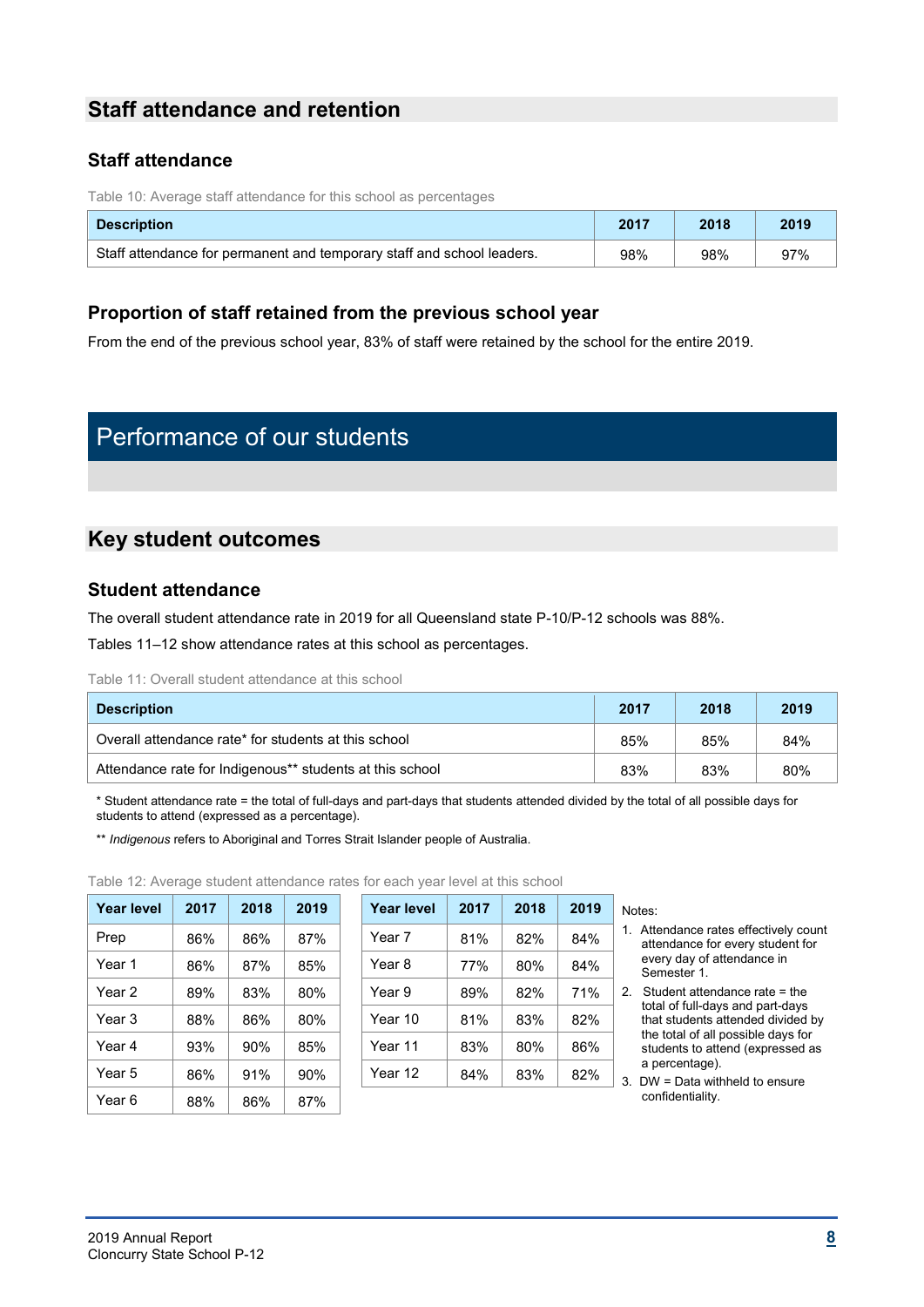#### **Student attendance distribution**

Graph 1: Proportion of students by attendance rate



#### **Description of how this school manages non-attendance**

Queensland state schools manage non-attendance in line with the Queensland Department of Education procedures: *[Managing Student Absences and Enforcing Enrolment and Attendance at State Schools](http://ppr.det.qld.gov.au/education/management/Pages/Managing-Student-Absences-and-Enforcing-Enrolment-and-Attendance-at-State-Schools.aspx)*; and *[Roll](http://ppr.det.qld.gov.au/education/management/Pages/Roll-Marking-in-State-Schools.aspx)  [Marking in State Schools,](http://ppr.det.qld.gov.au/education/management/Pages/Roll-Marking-in-State-Schools.aspx)* which outline processes for managing and recording student attendance and absenteeism.

#### **NAPLAN**

Our reading, writing, spelling, grammar and punctuation, and numeracy results for the Years 3, 5, 7 and 9 NAPLAN tests are available via the *[My School](http://www.myschool.edu.au/)* website.

#### *How to access our NAPLAN results*

- 1. Click on the *My School* link [http://www.myschool.edu.au/.](http://www.myschool.edu.au/)
- 2. Enter the school name or suburb of the school you wish to search.

| Search by school name or suburb | <b>School sector</b> | <b>School type</b> | <b>State</b> |  |
|---------------------------------|----------------------|--------------------|--------------|--|
|                                 |                      |                    |              |  |

3. Click on 'View School Profile' of the appropriate school to access the school's profile.

**View School Profile** 

4. Click on 'NAPLAN' to access the school NAPLAN information.

| School profile | <b>NAPLAN</b> | $\sim$ | Attendance | <b>Finances</b> | VET in schools | Senior secondary | Schools map |
|----------------|---------------|--------|------------|-----------------|----------------|------------------|-------------|
|                |               |        |            |                 |                |                  |             |

Notes:

- 1. If you are unable to access the internet, please contact the school for a hard copy of the school's NAPLAN results.
- 2. The National Assessment Program Literacy and Numeracy [\(NAPLAN\)](http://www.nap.edu.au/naplan) is an annual assessment for students in Years 3, 5, 7 and 9.

#### **Year 12 Outcomes**

Tables 13–15 show for this school:

- a summary of Year 12 outcomes
- the number of Year 12 students in each OP band
- the number of Year 12 students awarded a VET qualification.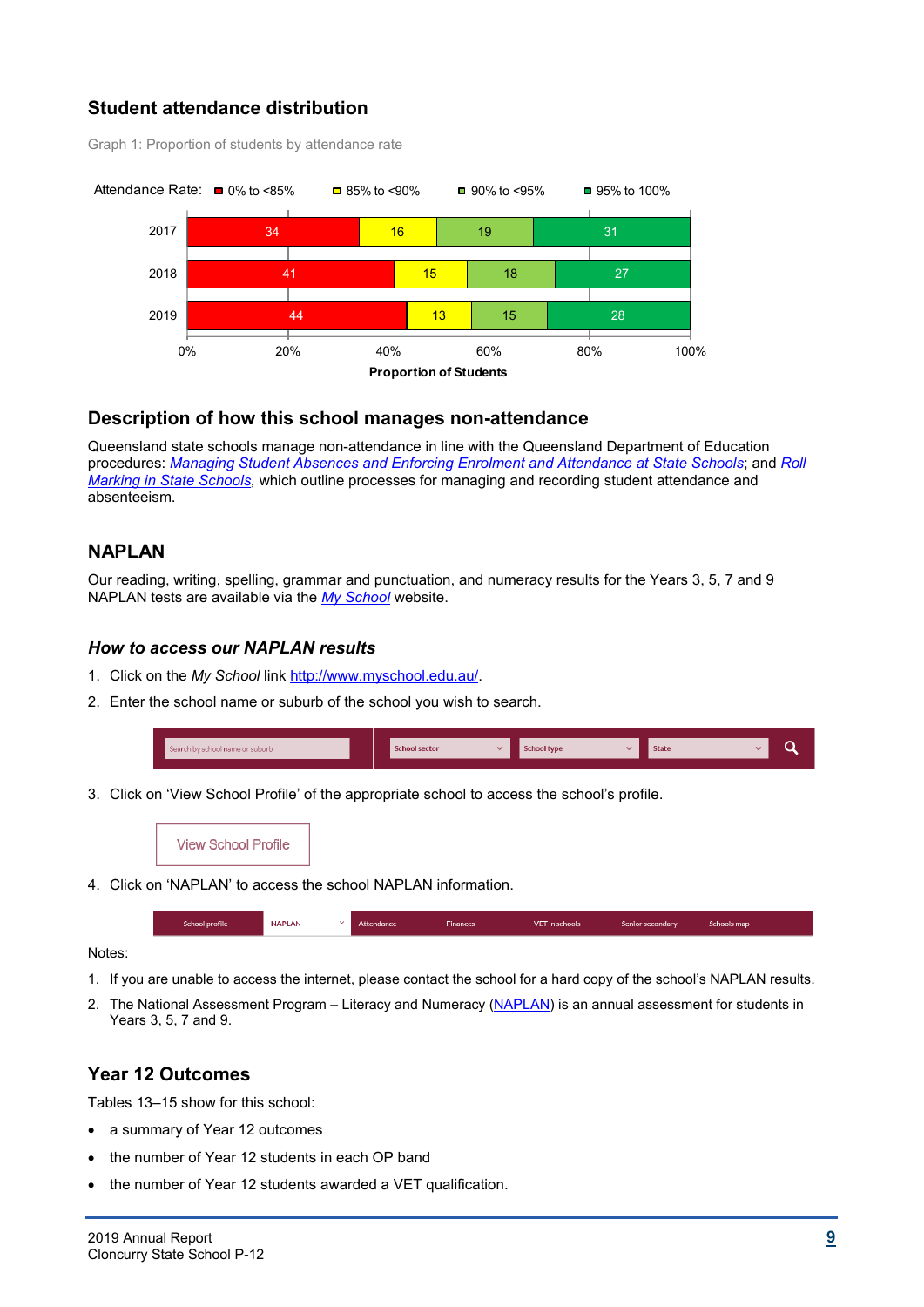Details about the types of outcomes for students who finish Year 12 are available in the annual Year 12 outcomes [report.](https://www.qcaa.qld.edu.au/about/publications/statistics)

Additional information about the AQF and the IBD program are available at [www.aqf.edu.au](https://www.aqf.edu.au/) and [www.ibo.org.](https://www.ibo.org/)

| Table 13: Outcomes for our Year 12 cohorts |  |
|--------------------------------------------|--|
|--------------------------------------------|--|

| <b>Description</b>                                                                                                                                  | 2017           | 2018 | 2019     |
|-----------------------------------------------------------------------------------------------------------------------------------------------------|----------------|------|----------|
| Number of students who received a Senior Statement                                                                                                  | 17             | 21   | 13       |
| Number of students awarded a QCIA                                                                                                                   | $\overline{2}$ | 3    | 1        |
| Number of students awarded a Queensland Certificate of Education (QCE) at<br>the end of Year 12                                                     | 15             | 18   | 12       |
| Percentage of Indigenous students awarded a QCE at the end of Year 12                                                                               | 80%            | 70%  | 100%     |
| Number of students who received an OP                                                                                                               | 6              | 5    | 4        |
| Percentage of Indigenous students who received an OP                                                                                                | 10%            | 40%  | $0\%$    |
| Number of students awarded one or more VET qualifications (including SbAT)                                                                          | 14             | 21   | 13       |
| Number of students awarded a VET Certificate II or above                                                                                            | 14             | 21   | 13       |
| Number of students who were completing/continuing a SbAT                                                                                            | $\Omega$       | 5    | 1        |
| Number of students awarded an IBD                                                                                                                   | $\Omega$       | 0    | $\Omega$ |
| Percentage of OP/IBD eligible students with OP 1-15 or an IBD                                                                                       | 50%            | 40%  | 75%      |
| Percentage of Year 12 students who were completing or completed a SbAT or<br>were awarded one or more of the following: QCE, IBD, VET qualification | 94%            | 100% | 100%     |
| Percentage of QTAC applicants who received a tertiary offer.                                                                                        | 100%           | 100% | 100%     |

Notes:

- The values above:
	- − are as at 05 February 2020
	- − exclude VISA students (students who are not Australian citizens or permanent residents of Australia).
- *Indigenous* refers to Aboriginal and Torres Strait Islander people of Australia.

|  |  |  | Table 14: Overall Position (OP) |  |  |
|--|--|--|---------------------------------|--|--|
|--|--|--|---------------------------------|--|--|

| <b>OP</b> band | 2017 | 2018           | 2019 | Note:          |
|----------------|------|----------------|------|----------------|
| $1 - 5$        | 0    |                |      | The $\sqrt{ }$ |
| $6 - 10$       |      |                | 2    | ar<br>٠        |
| $11 - 15$      | 2    | $\overline{2}$ |      | e)<br>p        |
| 16-20          | 3    | 3              |      |                |
| $21 - 25$      | 0    |                |      |                |

| inote: |  |  |  |
|--------|--|--|--|
|        |  |  |  |
|        |  |  |  |

e values in table 14:

• are as at 05 February 2020

• exclude VISA students (students who are not Australian citizens or permanent residents of Australia).

#### Table 15: Vocational Education and Training (VET)

| <b>VET qualification</b> | 2017 | 2018 | 2019 | Note:                                                                                |
|--------------------------|------|------|------|--------------------------------------------------------------------------------------|
| Certificate I            |      |      |      | The values in table 15:                                                              |
| Certificate II           | 14   | 21   | 13   | are as at 05 February 2020<br>exclude VISA students (students who are not Australian |
| Certificate III or above |      |      |      | citizens or permanent residents of Australia).                                       |